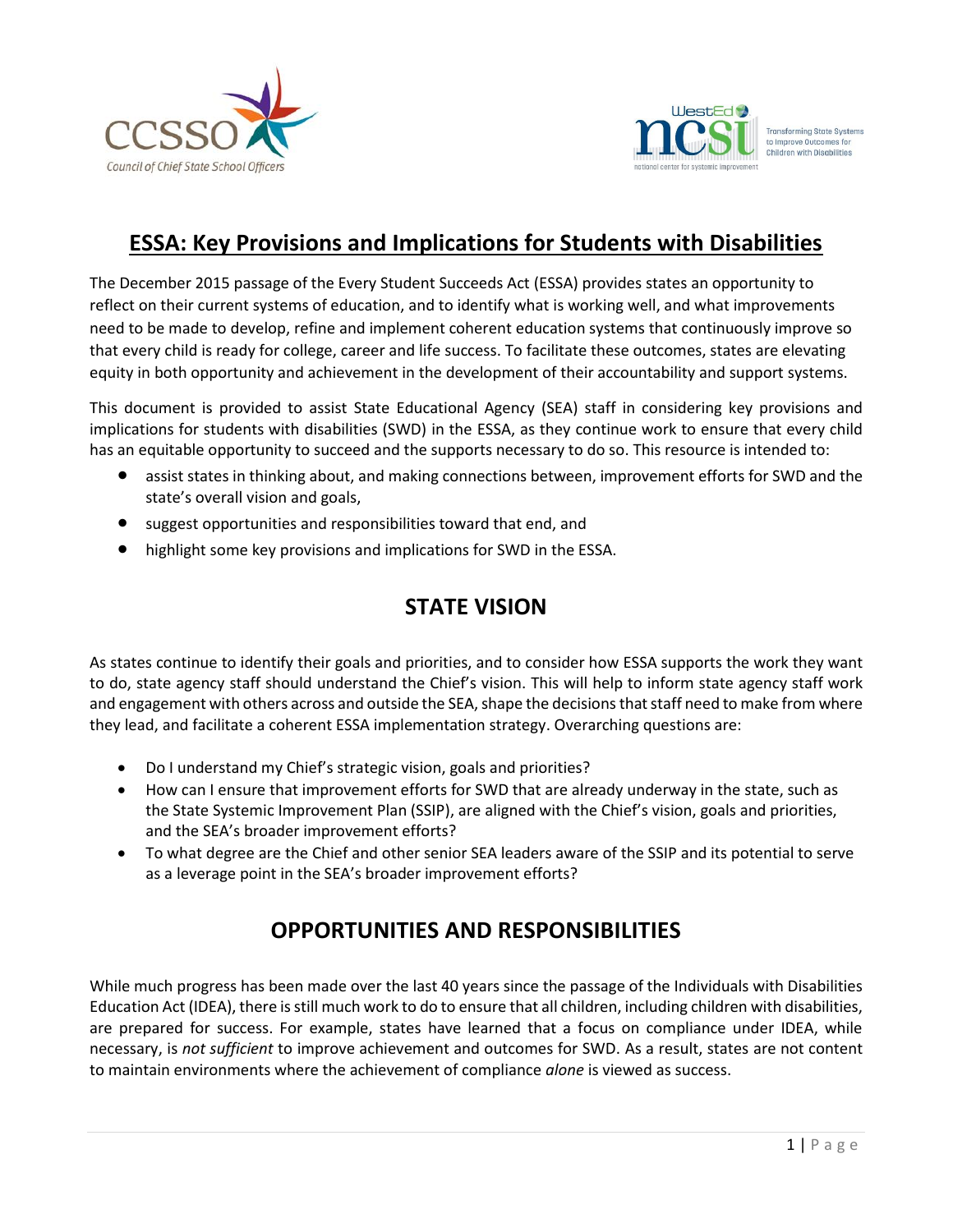



Rather, and in light of the passage of ESSA, states have an *opportunity* to reflect on their current systems of education and plan for improvement, and the responsibility to demonstrate leadership and commitment toward ensuring equitable opportunity and improved outcomes for every child. Specifically, as it relates to improving achievement and outcomes for SWD, some related key provisions and implications that states may want to consider are highlighted in the following chart, and are organized in the areas of standards, assessment, accountability, English learners, school improvement supports, and teachers and leader quality. Within each of these categories, we identify relevant ESSA requirements, as well as point out associated implications and/or questions.

| <b>STANDARDS</b>                                           |                                                     |
|------------------------------------------------------------|-----------------------------------------------------|
| <b>ESSA Requirements:</b>                                  | <b>Implications/Questions</b>                       |
| <b>Challenging State Academic Standards. ESSA requires</b> | Individualized Education Programs (IEPs) must       |
| the same academic content and achievement                  | be aligned to state academic content standards      |
| standards for all students (except alternate academic      | for the grade level in which the child is enrolled. |
| achievement standards for students with the most           | While this requirement is not new, the Office of    |
| significant cognitive disabilities).                       | Special Education and Rehabilitative Services       |
| Alternate Achievement Standards must be:                   | (OSERS), in a November 2015 Dear Colleague          |
| (I) aligned with the challenging State academic            | Letter (see link further below), clarified this     |
| content standards);                                        | requirement, which has important implications       |
| (II) promote access to the general education               | for both instruction and assessment.                |
| curriculum, consistent with the Individuals with           | How will your state communicate with                |
| <b>Disabilities Education Act;</b>                         | various stakeholders the importance of              |
| (III) reflect professional judgment as to the              | SWD being held to the same challenging              |
| highest possible standards achievable by the affected      | state academic standards as their non-              |
| students;                                                  | disabled peers?                                     |
| (IV) designated in the individualized education            | How will you model, across the SEA, a               |
| program developed for each such student as                 | shared commitment to high                           |
| the academic achievement standards that will be            | expectations for all students, including            |
| used for the student; and                                  | students with disabilities?                         |
| (V) aligned to ensure that a student who                   | How will your state lead in supporting              |
| meets the alternate academic achievement standards         | $\bullet$                                           |
| is on track to pursue postsecondary education or           | LEAs to ensure that the necessary                   |
| employment.                                                | conditions for teaching and learning                |
| (Section 1111(b)(1)(E) of the ESEA, as amended by the      | exist, in order to prepare students for             |
| ESSA)                                                      | success in college, career, and life?               |
| Proposed regulations under ESSA would require each         | How will your state lead in supporting              |
| SEA to provide evidence demonstrating that:                | $\bullet$                                           |
| it has adopted challenging academic content                | LEAs to identify and implement                      |
| $\bullet$                                                  | evidence-based practices to improve                 |
| standards and aligned academic achievement                 | achievement and outcomes for SWD?                   |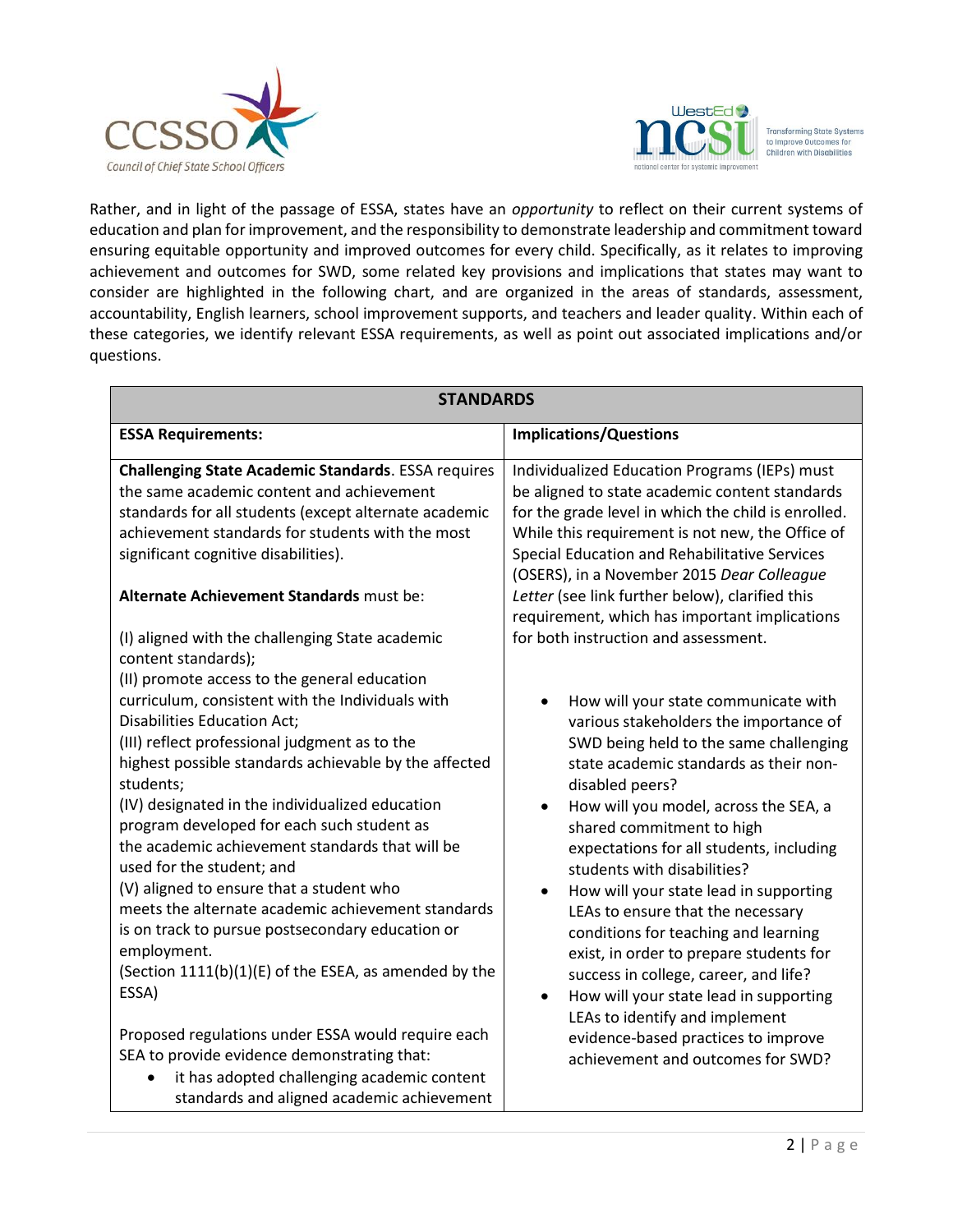



| standards in the required subjects and<br>grades;           | <b>Related Resource:</b>                        |
|-------------------------------------------------------------|-------------------------------------------------|
| its alternate academic achievement standards                | <b>Office of Special Education Programs</b>     |
| for students with the most significant                      | (OSEP) November 16, 2015 "Dear                  |
| cognitive disabilities meet the requirements                | <b>Colleague Letter" (Guidance on FAPE)</b>     |
| of section 1111(b)(1)(E) of the ESEA, as                    |                                                 |
| amended by the ESSA                                         |                                                 |
| <b>ASSESSMENT</b>                                           |                                                 |
| <b>ESSA Requirements:</b>                                   | <b>Implications/Questions</b>                   |
| <b>Annual Assessments.</b> States must continue to test all | There continue to be individuals who believe    |
| students on statewide assessments in the following          | that students with disabilities cannot achieve  |
| areas: reading/language arts and math every year in         | rigorous standards or demonstrate mastery of    |
| grades 3-8 and once in high school (9-12); and science      | such. As a result, there can be pressure not to |
| once in each grade span (3-5, 6-9, 10-12). These            | include some SWD in general assessments and     |
| assessments must be aligned to the state's                  | to push them towards an alternate assessment.   |
| challenging academic standards.                             |                                                 |
|                                                             | How might you leverage stakeholder              |
|                                                             | relationships to identify and point to          |
|                                                             | examples of success, as a strategy for          |
|                                                             | helping change beliefs about student            |
|                                                             | capacity and performance in                     |
|                                                             | assessments.                                    |
|                                                             |                                                 |
|                                                             | What is the culture in your state (across       |
|                                                             | unique districts and schools, as well as        |
|                                                             | collectively) with regard to belief             |
|                                                             | systems about SWD?                              |
|                                                             | <b>Related Resources:</b>                       |
|                                                             | <b>CCSSO Critical Area Outline on</b>           |
|                                                             | <b>Assessment</b>                               |
|                                                             |                                                 |
|                                                             | <b>Office of Special Education Programs</b>     |
|                                                             | (OSEP) November 16, 2015 "Dear                  |
|                                                             | <b>Colleague Letter" (Guidance on FAPE)</b>     |
|                                                             |                                                 |
| Disaggregation. ESSA requires disaggregation of             | How will your state communicate with            |
| assessment results by student subgroups, including          | and engage stakeholders as partners             |
| children with disabilities as defined under IDEA.           | concerning opportunity and                      |
|                                                             | achievement gaps for SWD?                       |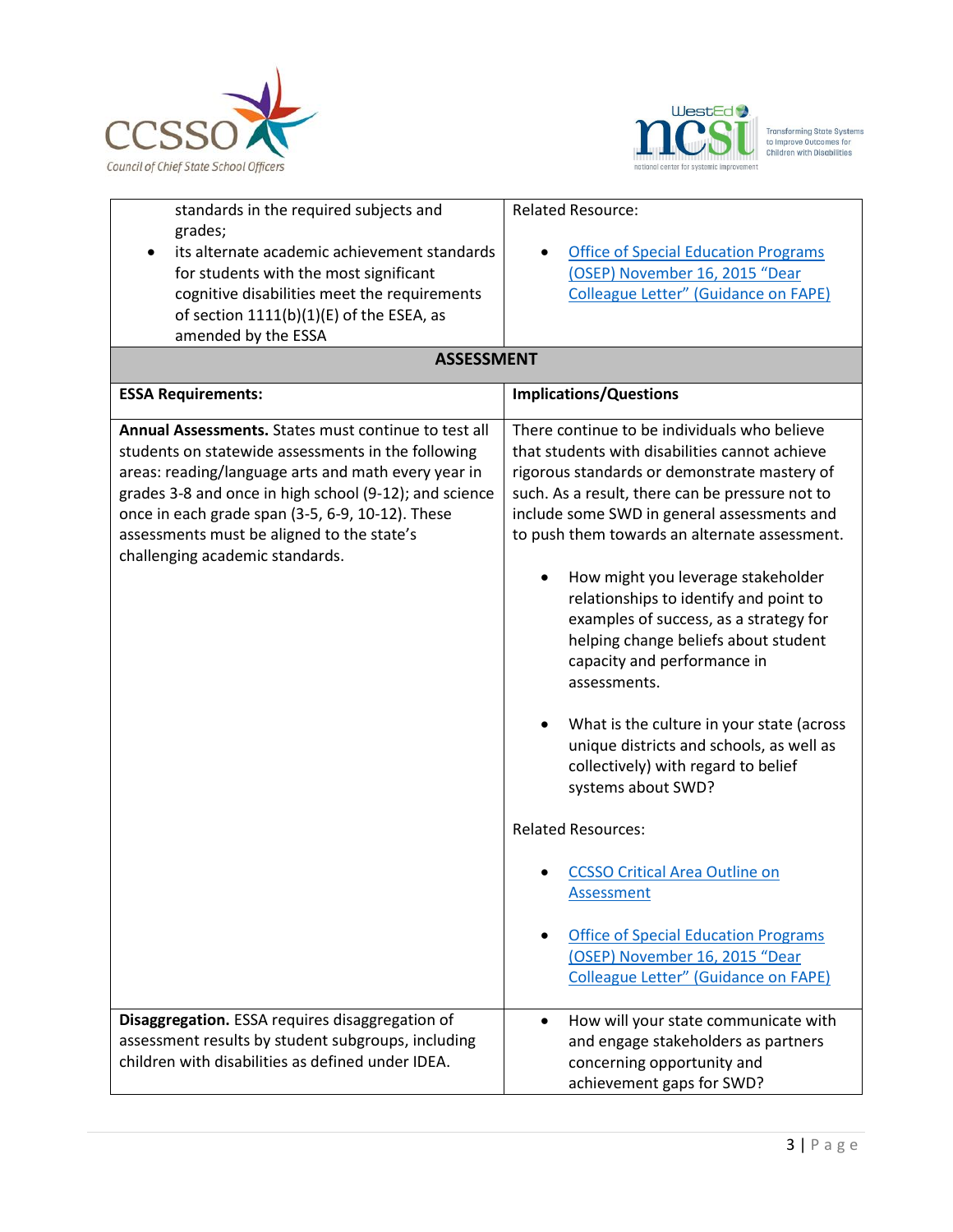



| Each state must determine, in consultation with<br>stakeholders, the minimum number of students (the<br>"n-size") that it will use for accountability and                                                                                                                                                                                                                                                                                                     | How will your state, in consultation with<br>$\bullet$<br>stakeholders, determine "n-size", to<br>ensure that assessment results for SWD                                                                       |
|---------------------------------------------------------------------------------------------------------------------------------------------------------------------------------------------------------------------------------------------------------------------------------------------------------------------------------------------------------------------------------------------------------------------------------------------------------------|----------------------------------------------------------------------------------------------------------------------------------------------------------------------------------------------------------------|
| reporting of the results for all students or a subgroup.<br>The n-size must be statistically sound, the same for all<br>students and all subgroups, and ensure the non-<br>disclosure of personally identifiable information.                                                                                                                                                                                                                                 | are communicated in such a way as to<br>clearly and effectively demonstrate their<br>performance, and, as a result, are useful<br>in determining actionable steps toward<br>improving achievement and outcomes |
| Proposed regulations under ESSA would require that,<br>for the purposes of accountability, a State's n-size<br>must not exceed 30, unless the State submits a<br>justification and is approved by ED to use a higher<br>number. The proposed regulations would also clarify<br>that a State could use lower n-size for reporting than<br>it uses for accountability.                                                                                          | for SWD?                                                                                                                                                                                                       |
| <b>Universal Design for Learning (UDL).</b> All assessments<br>must be developed, to the extent practicable, using<br>principles of UDL.<br>(Section 1111(b)(2)(B)(xiii) of the Elementary and<br>Secondary Education Act of 1965 (ESEA), as amended                                                                                                                                                                                                          | To what extent is there understanding,<br>$\bullet$<br>across the levels of your educational<br>system, concerning the principles of<br>UDL?<br>To what extent are the principles of UDL<br>$\bullet$          |
| by ESSA)<br>The term "universal design for learning" means a<br>scientifically valid framework for guiding educational<br>practice that-                                                                                                                                                                                                                                                                                                                      | evident in practice across your state?<br>What professional learning is needed to<br>address capacity needs related to the<br>principles of UDL?                                                               |
| (A) provides flexibility in the ways information is<br>presented, in the ways students respond or<br>demonstrate knowledge and skills, and in the ways<br>students are engaged; and<br>(B) reduces barriers in instruction, provides<br>appropriate accommodations, supports, and<br>challenges, and maintains high achievement<br>expectations for all students, including students with<br>disabilities and students who are limited English<br>proficient. |                                                                                                                                                                                                                |
| (Section 8101(51) of the ESEA; Section 103 of the Higher<br>Education Act (20 U.S.C. 1003)                                                                                                                                                                                                                                                                                                                                                                    |                                                                                                                                                                                                                |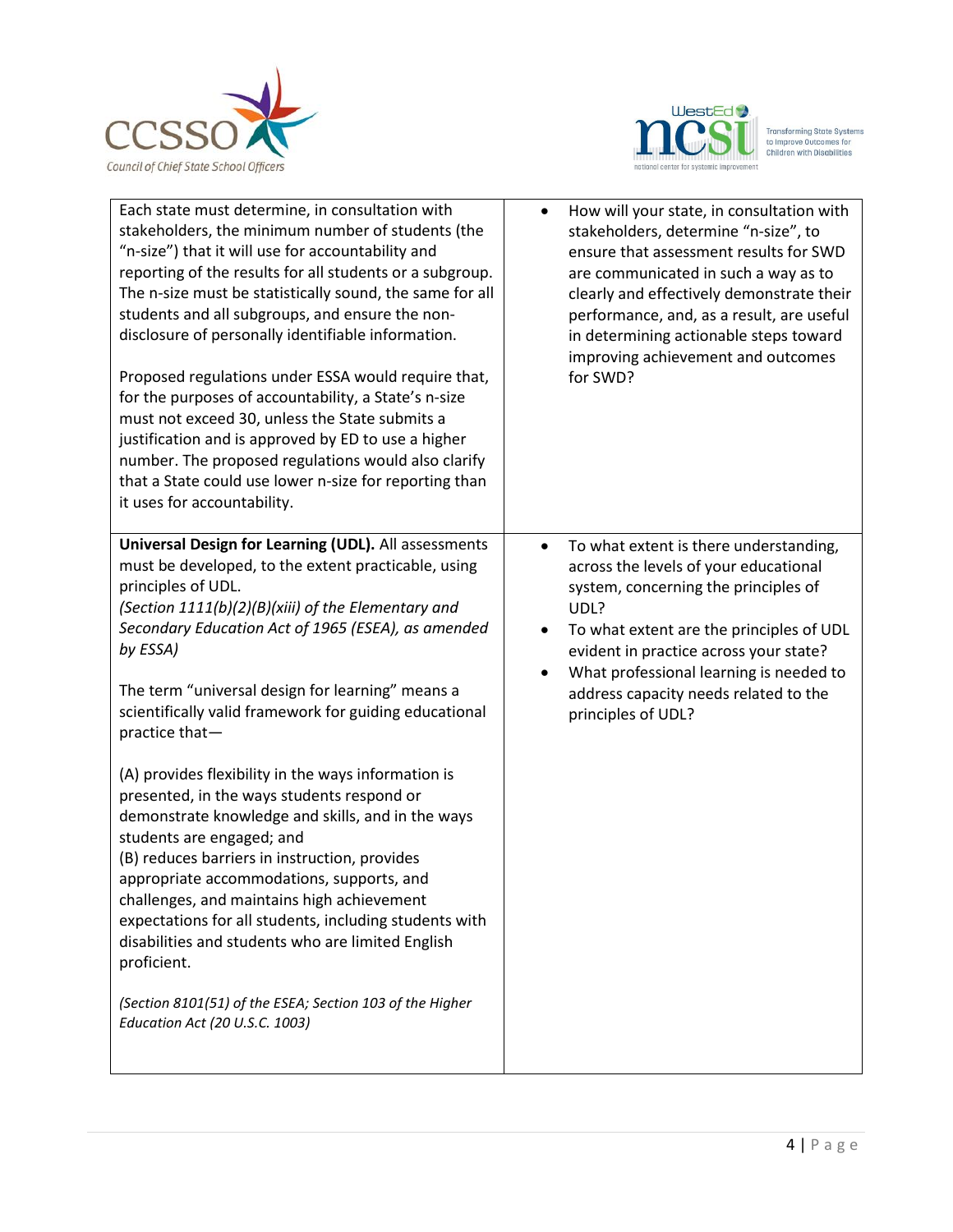

 $\overline{a}$ 



| <b>Accommodations.</b> Appropriate accommodations<br>must be provided for students with disabilities<br>identified under the Individuals with Disabilities<br>Education Act (IDEA), as well as those who are<br>provided accommodations under an act other than<br>IDEA.<br>(Section 1111(b)(2)(B)(vii)(II) of the ESEA) | Accommodations facilitate student access to<br>high-quality assessments in order to measure a<br>student's achievement against challenging State<br>academic content and achievement standards or<br>alternate academic achievement standards for<br>students with the most significant cognitive<br>disabilities.<br>Research suggests that providing new<br>accommodations during an assessment (i.e.,<br>accommodations that have not been provided<br>during instruction), has a negative impact on<br>student performance.<br>What is the degree of alignment in your<br>state between accommodations used in<br>instruction and assessment settings?<br>What professional learning is needed to<br>ensure that appropriate<br>accommodations are provided in both<br>instruction and assessment?<br>How will your state support LEAs and IEP<br>Teams in determining what instructional<br>and assessment accommodations are<br>appropriate for each student?<br>How will your state support LEAs and IEP<br>Teams in determining the effectiveness<br>of the use of accommodations?<br>What professional learning is needed to<br>address capacity needs related to the<br>selection and use of accommodations? |
|--------------------------------------------------------------------------------------------------------------------------------------------------------------------------------------------------------------------------------------------------------------------------------------------------------------------------|------------------------------------------------------------------------------------------------------------------------------------------------------------------------------------------------------------------------------------------------------------------------------------------------------------------------------------------------------------------------------------------------------------------------------------------------------------------------------------------------------------------------------------------------------------------------------------------------------------------------------------------------------------------------------------------------------------------------------------------------------------------------------------------------------------------------------------------------------------------------------------------------------------------------------------------------------------------------------------------------------------------------------------------------------------------------------------------------------------------------------------------------------------------------------------------------------------------------|
| Alternate Assessment based on Alternate Academic                                                                                                                                                                                                                                                                         | Most students with disabilities do not have an                                                                                                                                                                                                                                                                                                                                                                                                                                                                                                                                                                                                                                                                                                                                                                                                                                                                                                                                                                                                                                                                                                                                                                         |
| Achievement Standards (AA-AAS). An alternate                                                                                                                                                                                                                                                                             | intellectual disability, and, when given access to                                                                                                                                                                                                                                                                                                                                                                                                                                                                                                                                                                                                                                                                                                                                                                                                                                                                                                                                                                                                                                                                                                                                                                     |
| assessment for students with the most significant<br>cognitive disabilities is permitted under ESSA. This                                                                                                                                                                                                                | effective instruction, appropriate<br>accommodations and support, can achieve grade                                                                                                                                                                                                                                                                                                                                                                                                                                                                                                                                                                                                                                                                                                                                                                                                                                                                                                                                                                                                                                                                                                                                    |
| assessment must be based on alternate academic                                                                                                                                                                                                                                                                           | level standards.                                                                                                                                                                                                                                                                                                                                                                                                                                                                                                                                                                                                                                                                                                                                                                                                                                                                                                                                                                                                                                                                                                                                                                                                       |
| achievement standards aligned with challenging State                                                                                                                                                                                                                                                                     |                                                                                                                                                                                                                                                                                                                                                                                                                                                                                                                                                                                                                                                                                                                                                                                                                                                                                                                                                                                                                                                                                                                                                                                                                        |
| academic standards and, unless a waiver is granted, is                                                                                                                                                                                                                                                                   | A small percentage of students with disabilities                                                                                                                                                                                                                                                                                                                                                                                                                                                                                                                                                                                                                                                                                                                                                                                                                                                                                                                                                                                                                                                                                                                                                                       |
| subject to a 1 percent statewide student participation<br>cap for each required subject. NOTE: ESSA indicates                                                                                                                                                                                                            | have an intellectual disability, and an even<br>smaller percentage have a significant cognitive                                                                                                                                                                                                                                                                                                                                                                                                                                                                                                                                                                                                                                                                                                                                                                                                                                                                                                                                                                                                                                                                                                                        |
| that an alternate assessment for students with the<br>most significant cognitive disabilities is permitted,<br>and IDEA makes explicit reference to the                                                                                                                                                                  | disability.                                                                                                                                                                                                                                                                                                                                                                                                                                                                                                                                                                                                                                                                                                                                                                                                                                                                                                                                                                                                                                                                                                                                                                                                            |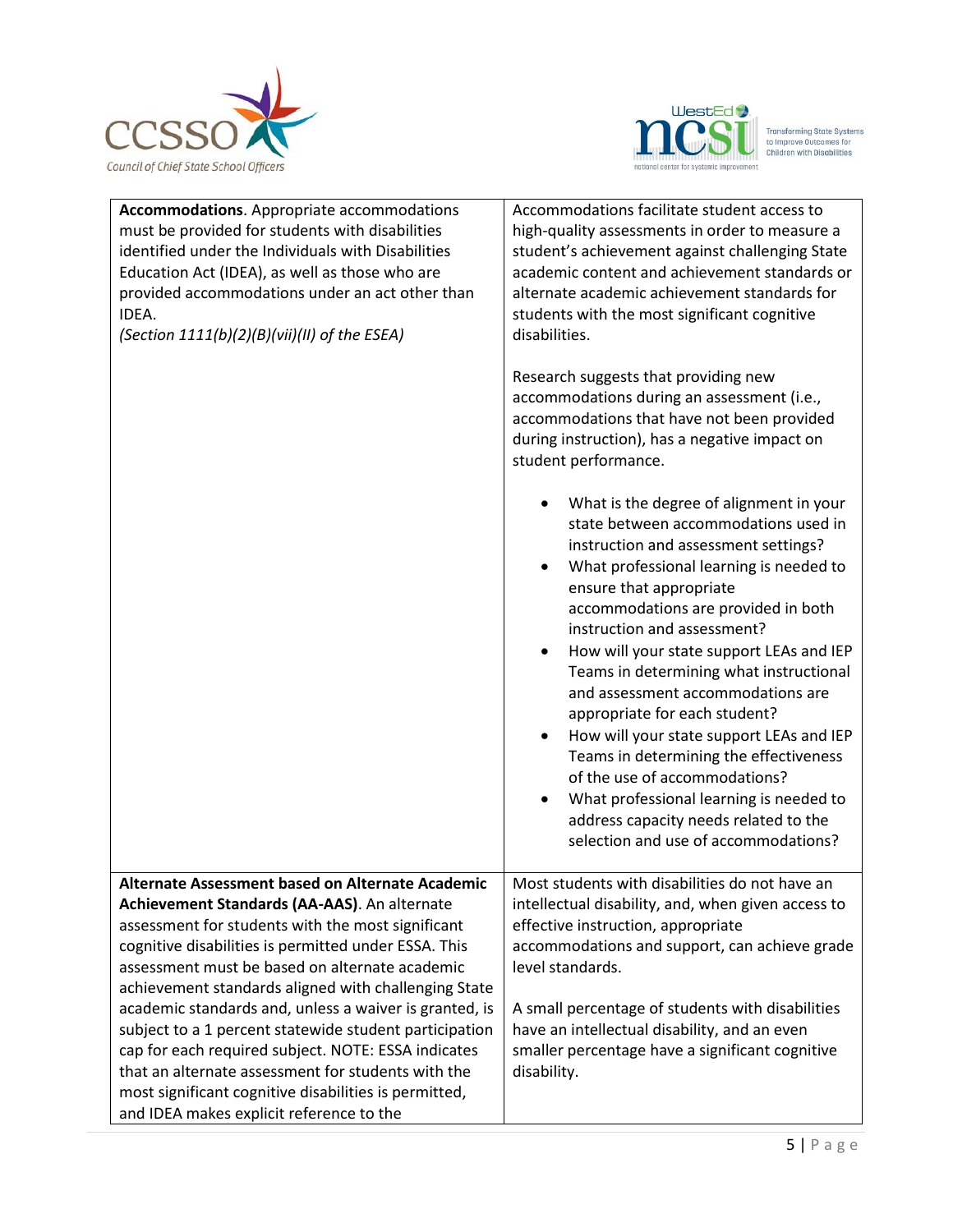



 $\overline{a}$ development and implementation of alternate assessments (see below).

From IDEA: *"A State (or, in the case of a district-wide assessment, an LEA) must develop and implement alternate assessments and guidelines for the participation of children with disabilities in alternate assessments for those children who cannot participate in regular assessments, even with accommodations, as indicated in their respective IEPs."*

- Alternate assessments based on alternate achievement standards (AA-AAS) are for students with the most significant cognitive disabilities.
- While states are not allowed to test more than 1 percent of the student population with the alternate assessment (unless they receive a waiver from the Federal Government), they are still required to determine how they will provide additional oversight over LEAs that administer these assessments, should an LEA be assessing more than 1 percent of their total student population via these assessments.
- The state cannot impose a local cap on participation, but an LEA exceeding the cap must submit information to the State justifying the need to exceed the cap.
- As part of the IEP process, parents must be clearly informed that their child's achievement is being measured against alternate achievement standards, and of "how participation in such assessments may delay or otherwise affect the student from completing the requirements for a regular high school diploma." However, this "does not preclude a student with the most significant cognitive disabilities who takes an alternate assessment from attempting to complete the requirements for a regular high school diploma."
- What is your state's strategy for coordinating the "1% cap" across the state?
- If not already defined by your state, how do you plan to identify and engage stakeholders as the state specifies/clarifies "most significant cognitive disability"?
- What professional learning is needed to address capacity needs related to administering the alternate assessments and making appropriate use of accommodations for students with disabilities?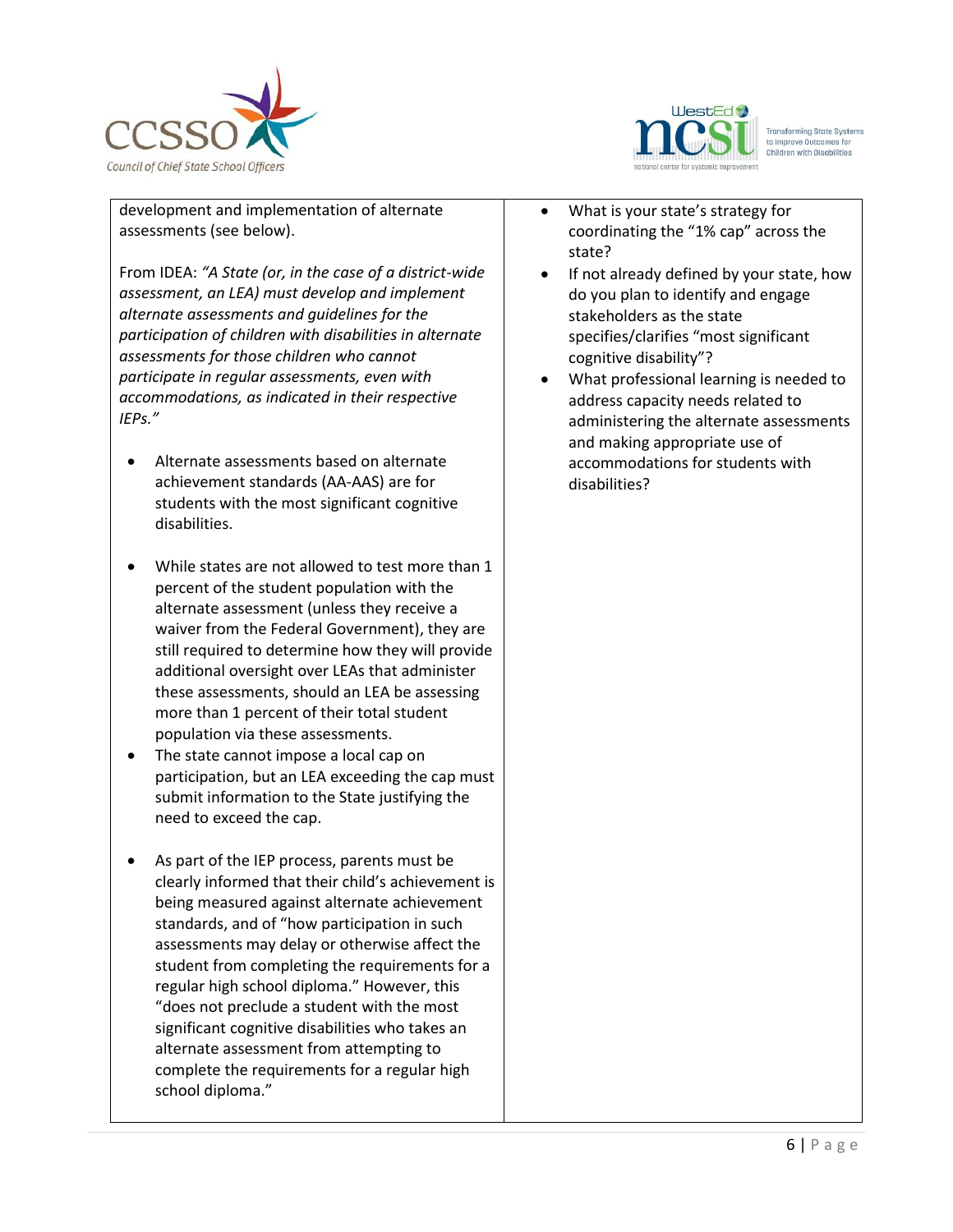



| States must describe steps taken to incorporate<br>UDL, to the extent feasible, in alternate<br>assessments.                                                                                                                                                                                |                                                                                                                                                            |
|---------------------------------------------------------------------------------------------------------------------------------------------------------------------------------------------------------------------------------------------------------------------------------------------|------------------------------------------------------------------------------------------------------------------------------------------------------------|
| States must describe that general and special<br>education teachers, and other appropriate<br>staff- know how to administer the alternate<br>assessments; and make appropriate use of<br>accommodations for students with disabilities.                                                     |                                                                                                                                                            |
| The IEP team determines when a child with a<br>significant cognitive disability participates in the<br>alternate assessment. (20 U.S.C.<br>1414(d)(1)(A)(i)(VI)(bb)                                                                                                                         |                                                                                                                                                            |
| As agreed to by the Administration through<br>ESSA's negotiated rulemaking process,<br>proposed ESSA regulations will require states<br>to apply for waivers in instances where LEA-<br>level administration of these alternate<br>assessments would cause a state to exceed<br>the 1% cap. |                                                                                                                                                            |
| In addition, the regulations will propose that<br>states develop definitions for "most<br>significant cognitive disability."                                                                                                                                                                |                                                                                                                                                            |
| <b>ESSA allows for:</b>                                                                                                                                                                                                                                                                     | How will your state support LEAs and IEP<br>$\bullet$                                                                                                      |
| Computer-adaptive assessments. States may decide<br>if they want to develop and administer computer-<br>adaptive assessments.                                                                                                                                                               | teams to ensure that appropriate<br>accommodations for students with<br>disabilities are identified and provided for<br>the computer-adaptive assessments? |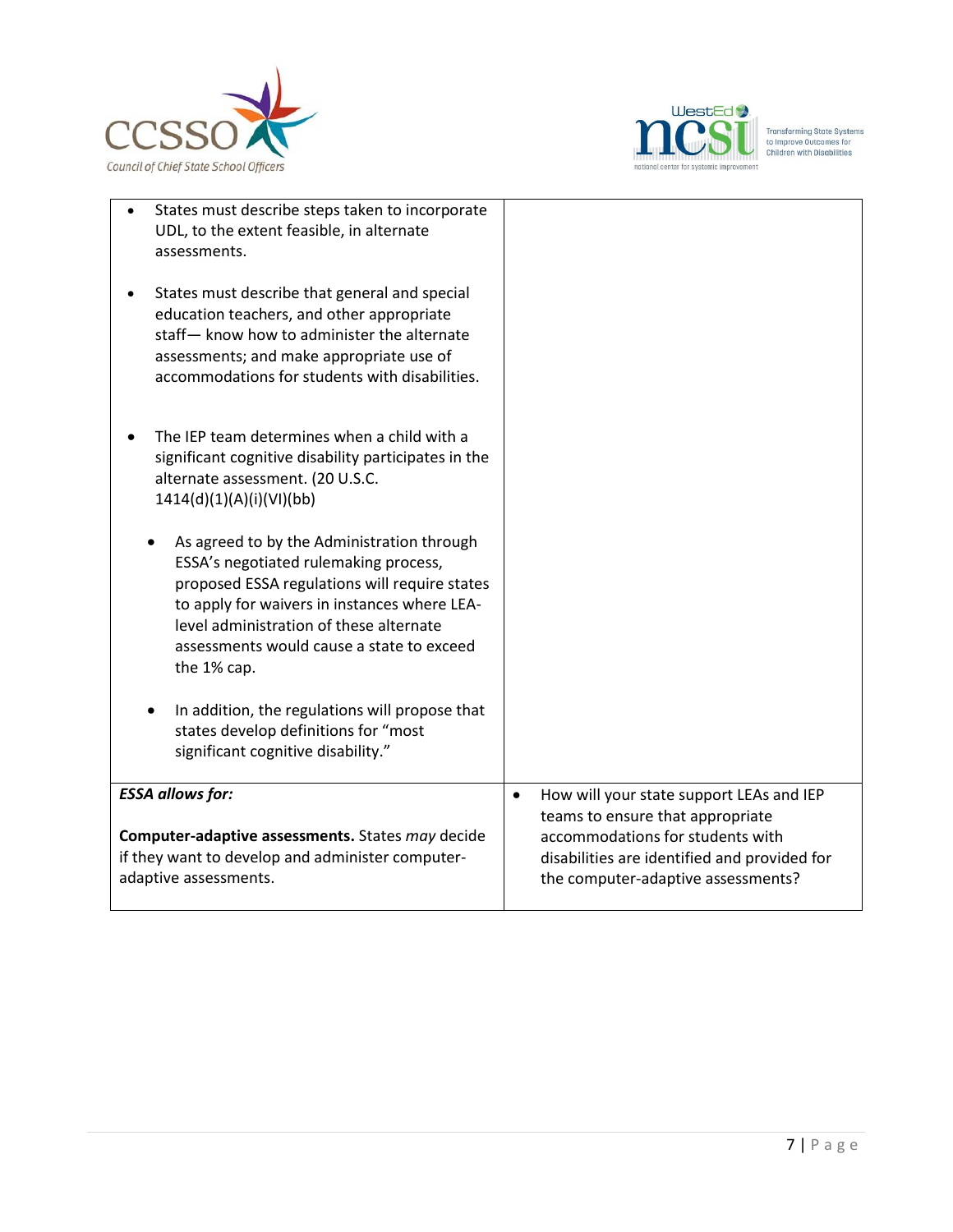



| <b>ACCOUNTABILITY</b>                                                                                                                                                                                                                                                                                                                                                                                                                                                                   |                                                                                                                                                                                                                                                                                                                                                                                                                                                                       |
|-----------------------------------------------------------------------------------------------------------------------------------------------------------------------------------------------------------------------------------------------------------------------------------------------------------------------------------------------------------------------------------------------------------------------------------------------------------------------------------------|-----------------------------------------------------------------------------------------------------------------------------------------------------------------------------------------------------------------------------------------------------------------------------------------------------------------------------------------------------------------------------------------------------------------------------------------------------------------------|
| <b>ESSA Requirements</b>                                                                                                                                                                                                                                                                                                                                                                                                                                                                | <b>Implications/Questions</b>                                                                                                                                                                                                                                                                                                                                                                                                                                         |
| Goals and Measures of interim progress. States must<br>establish ambitious long-term goals with measures of<br>interim progress for all students and separately for<br>each subgroup, including SWD.<br>Long-term goals, including measurements of interim<br>progress toward meeting such goals, must be<br>established for, at a minimum, improved -<br>Academic achievement (as measured by<br>proficiency on the annual assessments)<br>High school graduation rates                | These provisions afford an opportunity for<br>special education staff and others with<br>experience working with students with<br>disabilities, to inform conversations and<br>influence decisions around the establishment of<br>ambitious long-term goals and measures of<br>interim progress.<br>To the extent that SWD in the state may<br>be behind on the measures of academic<br>achievement and graduation rates, how<br>will the state, in consultation with |
| The term set for such goals is the same multi-year<br>length of time for all students and for each subgroup<br>of students.<br>For subgroups who are behind on the<br>measures of academic achievement and high<br>school graduation rates, -the state must take<br>into account the improvement necessary on<br>such measures to make significant progress in<br>closing statewide proficiency and graduation<br>rate gaps                                                             | relevant stakeholders, set interim<br>measures that require greater rates of<br>improvement for SWD?<br>How will the state communicate with<br>the public regarding the need to set<br>interim measures that require greater<br>rates of improvement for SWD?<br>How will the state support LEAs around<br>$\bullet$<br>capacity needs (e.g., ensuring that IEPs<br>are aligned to state academic content<br>standards for the grade level in which                   |
| The proposed regulations under ESSA would:<br>Clarify that student proficiency goals and<br>measures must be based on grade-level<br>proficiency, and that a State must use the<br>same definition of grade-level proficiency for<br>all students;<br>Specify that "taking into account" the<br>improvement necessary for lower performing<br>students to make significant progress means<br>setting interim measures that require greater<br>rates of improvement for those subgroups. | the child is enrolled, providing<br>appropriate accommodations in both<br>instruction and assessment settings,<br>identifying and implementing evidence-<br>based practices to improve achievement<br>for SWD) that may arise in order that a<br>greater rate of improvement for SWD is<br>realized over the length of time set for<br>the achievement of the State-<br>established long-term goals?                                                                  |
| The proposed regulations under ESSA would:<br>Reiterate that accountability indicators (with<br>the exception of the ELP indicator), measure<br>performance for all students and separately                                                                                                                                                                                                                                                                                             | <b>Related Resource</b><br><b>CCSSO Critical Area Outline on</b><br><b>Accountability</b>                                                                                                                                                                                                                                                                                                                                                                             |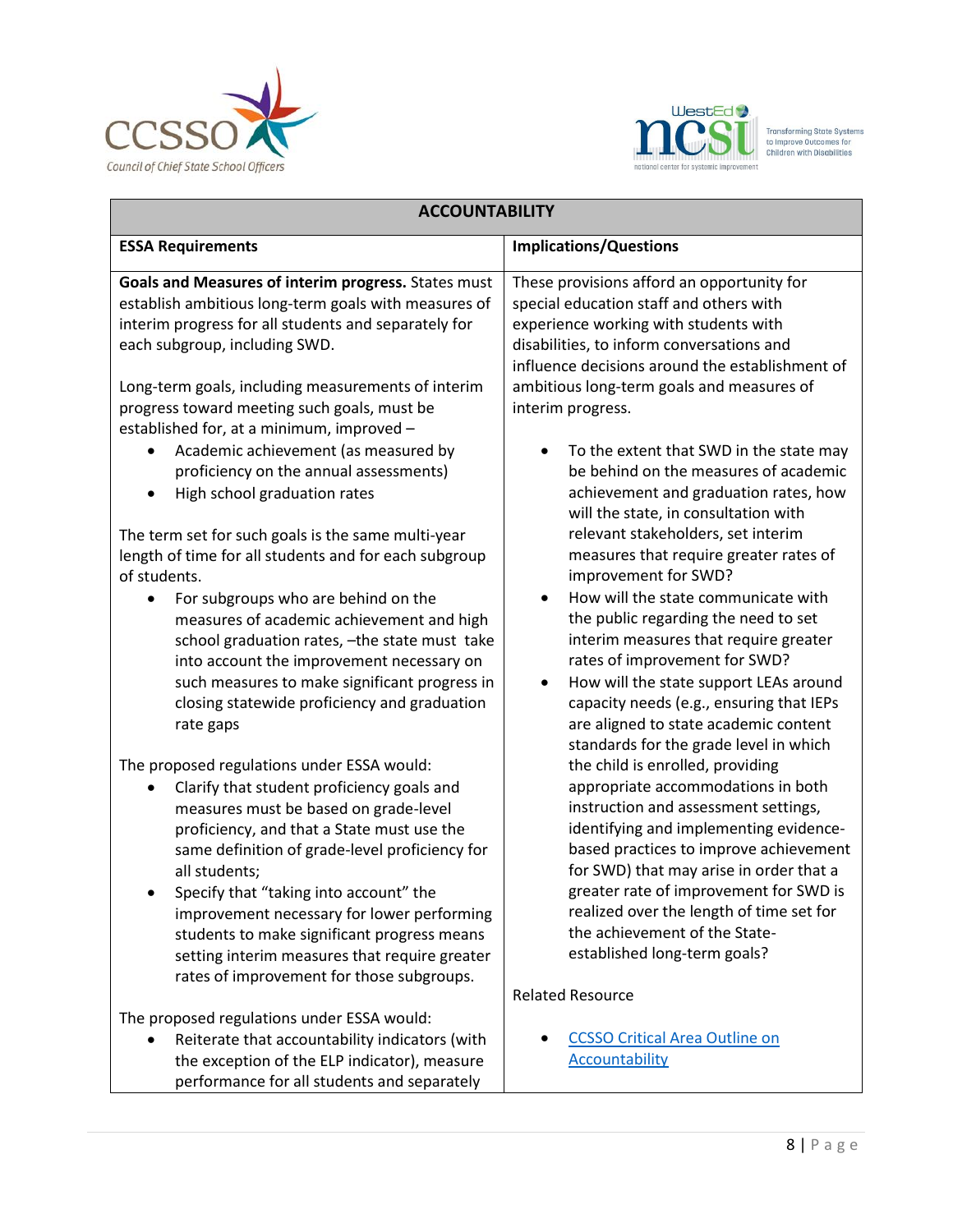



| for each subgroup (meaning that "super-                                                                                                                                                                                                                                                                                                                                                                                                                                                                                                          |                                                                                                                                                                                                                                                                                                                                                                                            |
|--------------------------------------------------------------------------------------------------------------------------------------------------------------------------------------------------------------------------------------------------------------------------------------------------------------------------------------------------------------------------------------------------------------------------------------------------------------------------------------------------------------------------------------------------|--------------------------------------------------------------------------------------------------------------------------------------------------------------------------------------------------------------------------------------------------------------------------------------------------------------------------------------------------------------------------------------------|
| subgroups" may not be used)                                                                                                                                                                                                                                                                                                                                                                                                                                                                                                                      |                                                                                                                                                                                                                                                                                                                                                                                            |
| <b>ESSA allows for:</b>                                                                                                                                                                                                                                                                                                                                                                                                                                                                                                                          | Does your state have an alternate<br>$\bullet$<br>diploma based on alternate academic                                                                                                                                                                                                                                                                                                      |
| Including in the adjusted cohort graduation rate                                                                                                                                                                                                                                                                                                                                                                                                                                                                                                 | achievement standards?                                                                                                                                                                                                                                                                                                                                                                     |
| students awarded a state defined alternate diploma.                                                                                                                                                                                                                                                                                                                                                                                                                                                                                              | If so, does your state plan to<br>$\circ$                                                                                                                                                                                                                                                                                                                                                  |
| Students with the most significant cognitive<br>disabilities in the cohort, assessed using the alternate<br>assessment aligned to alternate academic<br>achievement standards, and awarded a State-defined<br>alternate diploma, can be counted in a state's<br>adjusted cohort graduation rate, if the State-defined<br>alternate diploma is a) standards-based; b) aligned<br>with the State requirements for the regular high<br>school diploma; and, c) obtained within the time<br>period for which the State ensures the availability of a | review its alternate diploma to<br>ensure that it is fully aligned to<br>the ESSA requirements for an<br>alternate diploma?<br>If not, does your state plan to<br>$\circ$<br>develop an alternate diploma<br>based on alternate academic<br>achievement standards that is<br>aligned to the ESSA<br>requirements for an alternate<br>diploma?                                              |
| free appropriate public education (FAPE).                                                                                                                                                                                                                                                                                                                                                                                                                                                                                                        |                                                                                                                                                                                                                                                                                                                                                                                            |
| The proposed regulations under ESSA clarify that,<br>since an alternate diploma must be standards-based<br>and aligned with the requirements for a regular high<br>school diploma, it may not be based solely on<br>meeting IEP goals that are not fully aligned with the<br>State's grade-level academic content standards.<br>ESSA provides a new definition of regular high school<br>diploma. See section 8101(43).                                                                                                                          | If your state has, or plans to develop, an<br>alternate diploma based on alternate<br>academic achievement standards, how<br>will the State communicate with the<br>public regarding the requirement under<br>ESSA that the alternate diploma may not<br>be based solely on meeting IEP goals<br>that are not fully aligned with the State's<br>grade-level academic content<br>standards? |
| (43) REGULAR HIGH SCHOOL DIPLOMA. - The term<br>'regular high school diploma'-<br>(A) means the standard high school diploma<br>awarded to the preponderance of students in<br>the State that is fully aligned with State<br>standards, or a higher diploma, except that a<br>regular high school diploma shall not be<br>aligned to the alternate academic<br>achievement standards described in section<br>$1111(b)(1)(E)$ ; and                                                                                                               | Regarding the provision of a free appropriate<br>public education (FAPE):<br>Under the Individuals with Disabilities Education<br>Act (IDEA), a free appropriate public education<br>(FAPE) must be available to all eligible children<br>residing in the State between the ages of 3 and<br>21.<br>Generally, a student with a disability is eligible                                     |
| (B) does not include a recognized equivalent of a<br>diploma, such as a general equivalency diploma,<br>certificate of completion, certificate of attendance, or<br>similar lesser credential.                                                                                                                                                                                                                                                                                                                                                   | for FAPE until he or she reaches the age of 21<br>(some states say "to" 21, some states say<br>"through" 21, and a few states have established<br>a different age at which eligibility ceases) or<br>achieves a "regular high school diploma".                                                                                                                                             |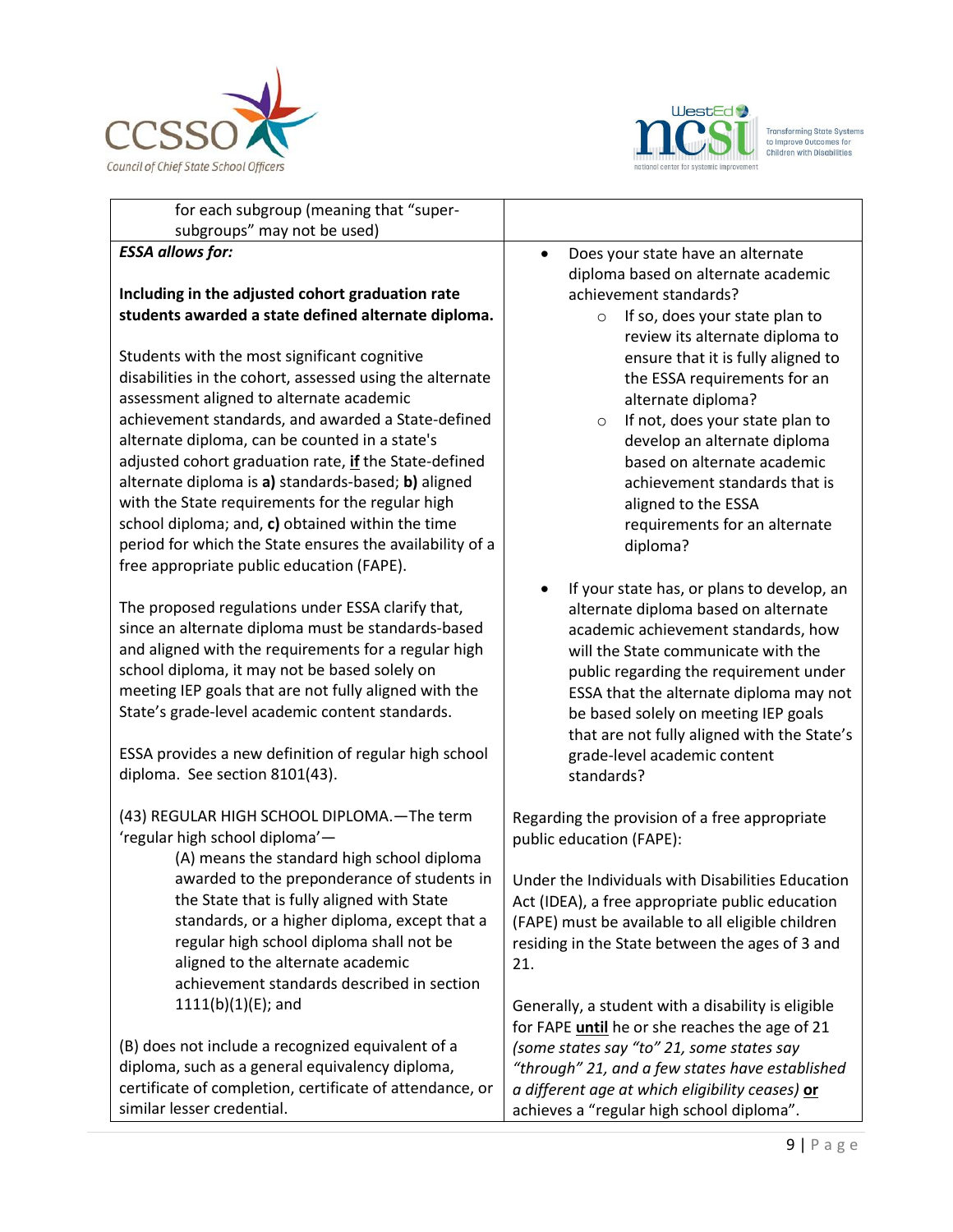



|                                                                                                                                                                                                                                                                                                                                                                                                                                                              | *A State-defined "alternate" diploma, while<br>standards-based and "aligned" with the State<br>requirements for the regular high school<br>diploma, would presumably not be "fully"<br>aligned. Therefore, a student awarded an<br>alternate diploma, but who is not yet 21 years of<br>age (or whatever age the state has established<br>for FAPE), would still be eligible for FAPE.<br>*This interpretation may or may not change<br>based on further guidance from the U.S.<br>Department of Education                                         |
|--------------------------------------------------------------------------------------------------------------------------------------------------------------------------------------------------------------------------------------------------------------------------------------------------------------------------------------------------------------------------------------------------------------------------------------------------------------|----------------------------------------------------------------------------------------------------------------------------------------------------------------------------------------------------------------------------------------------------------------------------------------------------------------------------------------------------------------------------------------------------------------------------------------------------------------------------------------------------------------------------------------------------|
| <b>ENGLISH LEARNERS</b>                                                                                                                                                                                                                                                                                                                                                                                                                                      |                                                                                                                                                                                                                                                                                                                                                                                                                                                                                                                                                    |
| <b>ESSA Requirements</b>                                                                                                                                                                                                                                                                                                                                                                                                                                     | <b>Implications/Questions</b>                                                                                                                                                                                                                                                                                                                                                                                                                                                                                                                      |
| Reporting on English Learners with disabilities.<br>Under Title III of ESEA, as amended by ESSA, eligibility<br>entities (those receiving Title III funds) will have to<br>report on the numbers and percentages of English<br>Learners making progress in attaining English<br>proficiency and meeting academic standards four<br>years after no longer being identified as an English<br>Learners, disaggregated by English Learners with<br>disabilities. | This will require the ability to identify which<br>English learners also are identified as having<br>disabilities.<br>Does your state currently have systems<br>in place that enable it to accurately<br>identify which English learners are also<br>identified as having a disability?<br>What professional learning is needed to<br>ensure that appropriate instruction,<br>supports and services are provided for<br>students who are both ELs and SWD?<br><b>Related Resource</b><br><b>CCSSO Critical Area Outline on English</b><br>Learners |
| <b>SCHOOL IMPROVEMENT SUPPORTS</b>                                                                                                                                                                                                                                                                                                                                                                                                                           |                                                                                                                                                                                                                                                                                                                                                                                                                                                                                                                                                    |
| <b>ESSA Requirements</b>                                                                                                                                                                                                                                                                                                                                                                                                                                     | <b>Implications/Questions</b>                                                                                                                                                                                                                                                                                                                                                                                                                                                                                                                      |
| <b>Comprehensive Support and Improvement.</b><br>States must identify the lowest-performing 5 percent<br>of schools on state accountability index, high schools<br>with <67 percent graduation rates, and schools with<br>underperforming subgroups that do not improve                                                                                                                                                                                      | These provisions afford an opportunity for<br>special education staff and others with<br>experience working with students with<br>disabilities, to inform conversations and<br>influence decisions related to identifying,<br>implementing, and evaluating evidence-based                                                                                                                                                                                                                                                                          |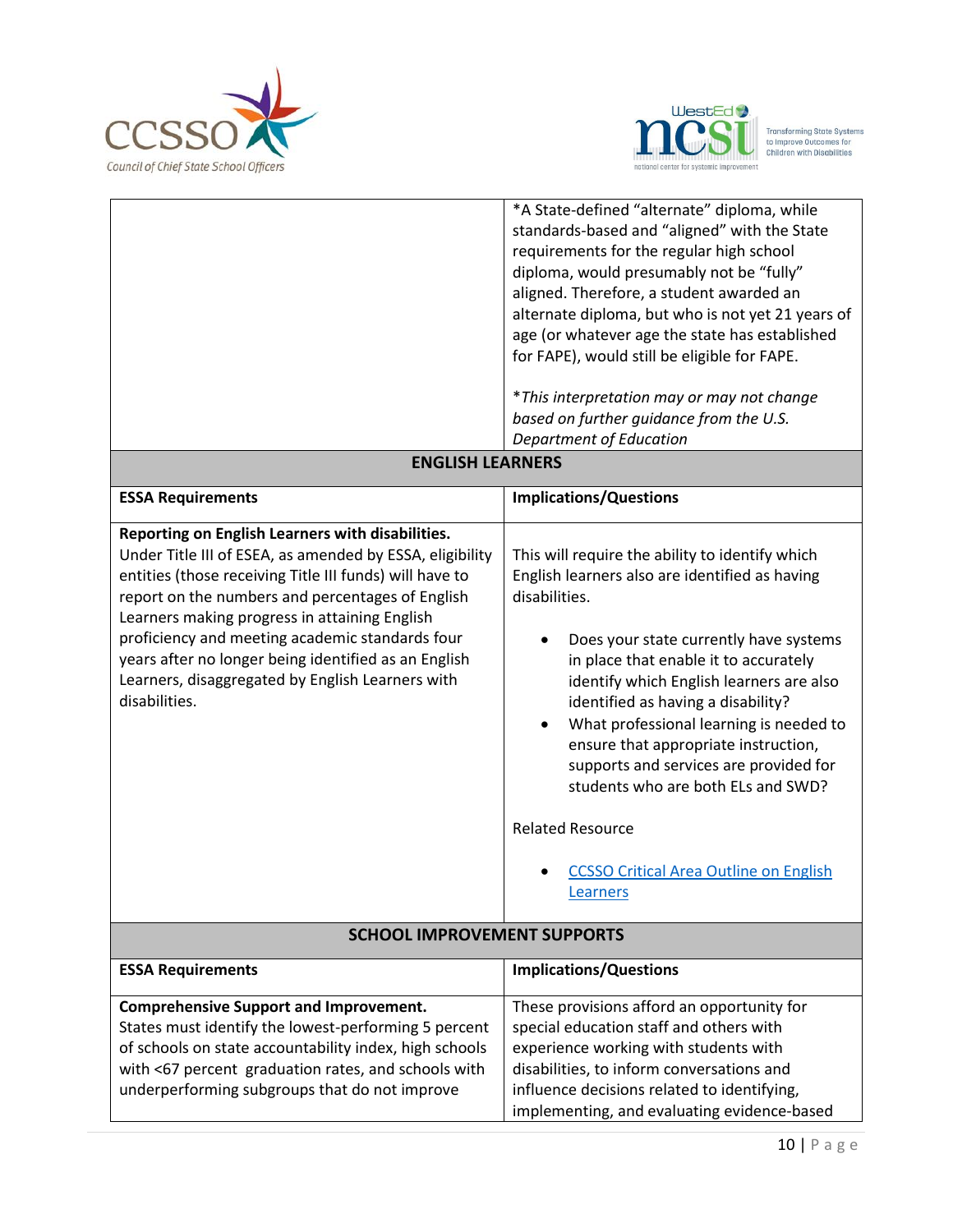



 $\overline{a}$ after a state-determined number of years (not to exceed four years).

LEAs must develop (and SEA must review and approve) comprehensive support and improvement plans for schools identified. Plans are required to include evidence-based interventions, and the state must take more rigorous action if schools don't meet the exit criteria.

The proposed regulations under ESSA, regarding identifications, clarify that:

- Data can be averaged over a period of up to three years
- Identification must take place at least once every three years
- States must use four-year adjusted cohort graduation rate (excludes use of extended year graduation rate) in determining whether a school is graduating at least 67 percent of its cohort.

Identification under new accountability structure must take place for 2017-18 school year, based on data available in the 2016-17 school year

**Targeted Support and Improvement.** LEAs must be notified of schools with one or more consistently underperforming subgroups, as defined by the state. School must develop and implement a targeted support and improvement plan. Plans must include evidence-based interventions and be approved and monitored by the LEA.

The proposed regulations under ESSA regarding identification:

- Requires the establishment of a uniform, statewide definition of consistently underperforming subgroups that allows for the identification of subgroups based on at least one of the following factors:
	- o Whether a subgroup is on track to meet state's long-term goals;

interventions, and ensuring that necessary conditions for teaching and learning exist in order to prepare students for success in college, career, and life.

These provisions also afford an opportunity to make appropriate connections to and leverage existing state improvement efforts (e.g., State Systemic Improvement Plan, State Personnel Development Grant, State Educator Equity Plan).

- How will your state ensure that the particular needs of students with disabilities are addressed within the broader efforts around school improvement and support?
- How will your state ensure that the identification and implementation of interventions to improve achievement and outcomes for SWD is supported by the strongest level of evidence, and is integrated within the broader efforts around school improvement and support?

Related Resource:

 [CCSSO Critical Area Outline on School](http://www.ccsso.org/Documents/2016/ESSA/CCSSOCriticalAreaOutline_SchoolImprovementSupports.pdf)  [Improvement Supports](http://www.ccsso.org/Documents/2016/ESSA/CCSSOCriticalAreaOutline_SchoolImprovementSupports.pdf)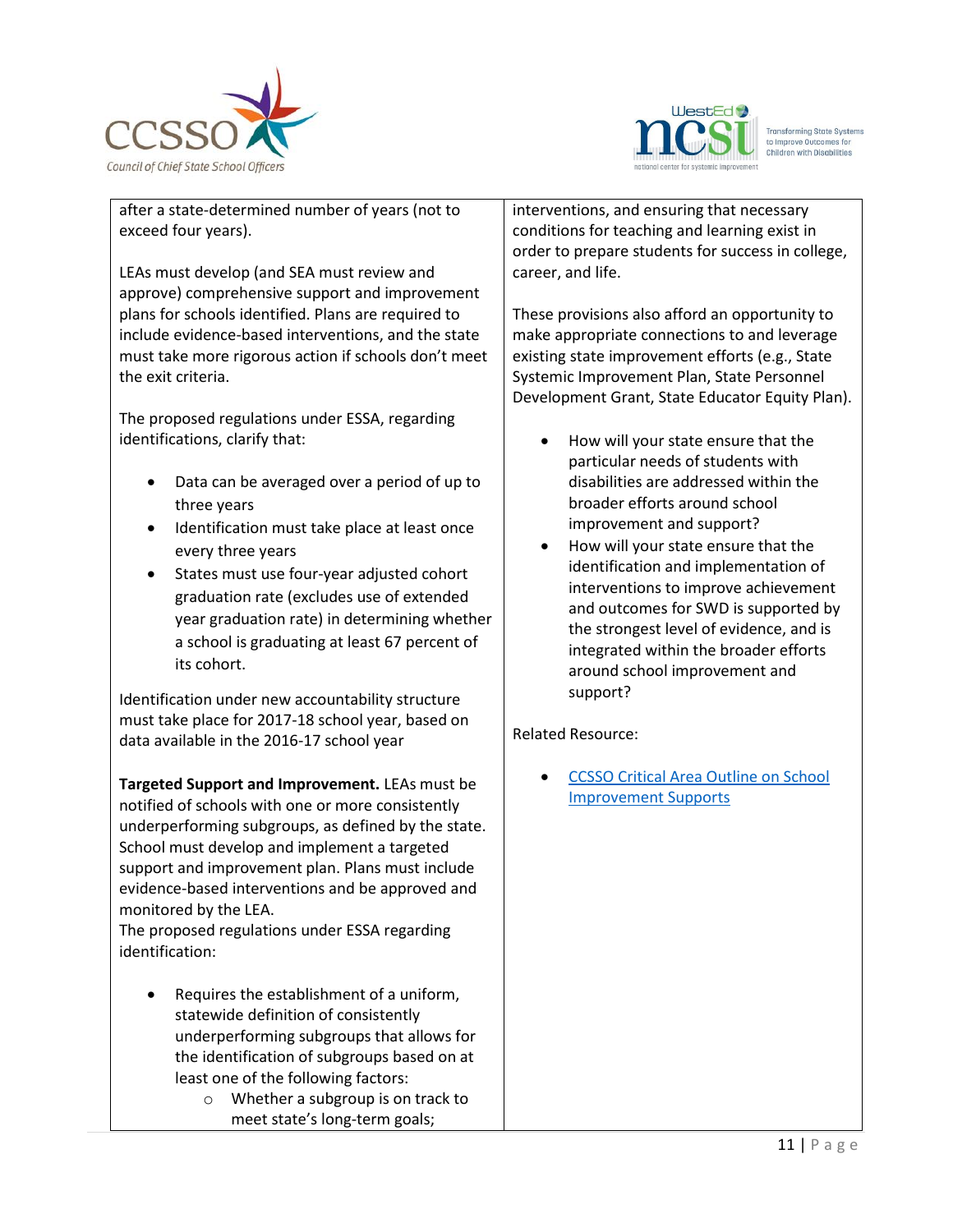



- $\overline{a}$ o Whether a subgroup is at or below a state-determined threshold o Whether a subgroup is performing at the lowest performance level on one
	- of the State's annual indicators
	- o Whether a subgroup is performing significantly below the state average for all students;
	- o Another, state-determined factor
- Clarifies that schools with one or more subgroups performing at or below the level of Comprehensive Support and Improvement schools (bottom 5 percent) must also be identified.

Identification of schools with consistently underperforming subgroups for targeted support does not have to take place until 2018-19 school year

The proposed regulations under ESSA clarify that:

- State-determined interventions in schools must be supported "to the extent practicable" by the strongest level of evidence
- States may provide a state-approved list of intervention strategies
- The implementation of school improvement plans may provide for a planning year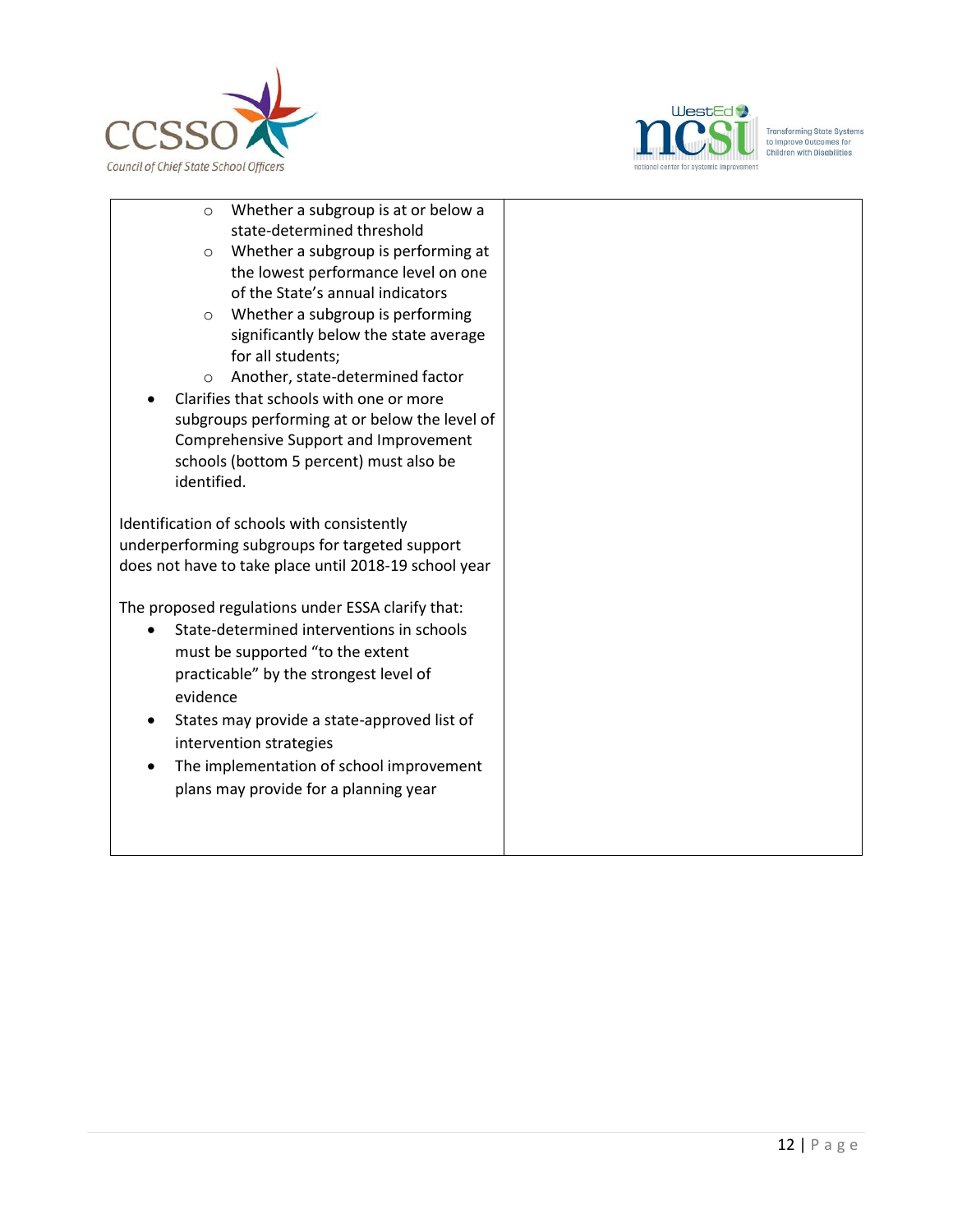



| <b>TEACHER AND LEADER QUALITY</b>                                                                                                                                                                                                                                        |                                                                                                                                                                                                                                                                                                                                                                                                                                                                                                                                                                                                                                                                                                                                                                                                                                                                                                                                                                                                                                                                                      |
|--------------------------------------------------------------------------------------------------------------------------------------------------------------------------------------------------------------------------------------------------------------------------|--------------------------------------------------------------------------------------------------------------------------------------------------------------------------------------------------------------------------------------------------------------------------------------------------------------------------------------------------------------------------------------------------------------------------------------------------------------------------------------------------------------------------------------------------------------------------------------------------------------------------------------------------------------------------------------------------------------------------------------------------------------------------------------------------------------------------------------------------------------------------------------------------------------------------------------------------------------------------------------------------------------------------------------------------------------------------------------|
| <b>ESSA provides for:</b>                                                                                                                                                                                                                                                | <b>Implications/Questions</b>                                                                                                                                                                                                                                                                                                                                                                                                                                                                                                                                                                                                                                                                                                                                                                                                                                                                                                                                                                                                                                                        |
| Additional flexibility in use of Title II dollars,<br>including the new 3 percent optional set aside to<br>strengthen school leadership.                                                                                                                                 | How will your state focus on your<br>$\bullet$<br>highest education workforce priorities<br>with the additional flexibility in Title<br>dollars to attract, prepare, develop and<br>retain teachers and leaders for meeting<br>the needs of students with disabilities?<br>How will you incorporate your state's<br>equitable access plan into your overall<br>planning and use of ESSA funds?<br>How does your state plan to leverage<br>additional flexibility in use of Title II<br>dollars to increase the capacity of school<br>leaders to support the needs of students<br>with disabilities?<br>How does your state plan to support<br>LEAs on the delivery of high-quality<br>professional development for teachers,<br>principals, and other school leaders to<br>better support students with<br>disabilities?<br>How will your state ensure that teacher<br>and leader quality investments made<br>with ESSA funds address the needs of<br>students with disabilities?<br><b>Related Resource:</b><br><b>CCSSO Critical Area Outline on Teacher</b><br>and Leader Quality |
|                                                                                                                                                                                                                                                                          |                                                                                                                                                                                                                                                                                                                                                                                                                                                                                                                                                                                                                                                                                                                                                                                                                                                                                                                                                                                                                                                                                      |
| <b>OTHER CONSIDERATIONS</b>                                                                                                                                                                                                                                              |                                                                                                                                                                                                                                                                                                                                                                                                                                                                                                                                                                                                                                                                                                                                                                                                                                                                                                                                                                                                                                                                                      |
| <b>ESSA Requirements:</b>                                                                                                                                                                                                                                                | <b>Implications/Questions</b>                                                                                                                                                                                                                                                                                                                                                                                                                                                                                                                                                                                                                                                                                                                                                                                                                                                                                                                                                                                                                                                        |
| Improving conditions for teaching and learning. The<br>SEA must develop plans on how it will support<br>local educational agencies to improve conditions for<br>teaching and learning, including through reducing:<br>incidents of bullying and harassment in<br>schools | All of these issues disproportionately affect<br>students with disabilities.<br>How will you inform conversations and<br>influence decisions related to the<br>development of plans to improve<br>conditions for teaching and learning?                                                                                                                                                                                                                                                                                                                                                                                                                                                                                                                                                                                                                                                                                                                                                                                                                                              |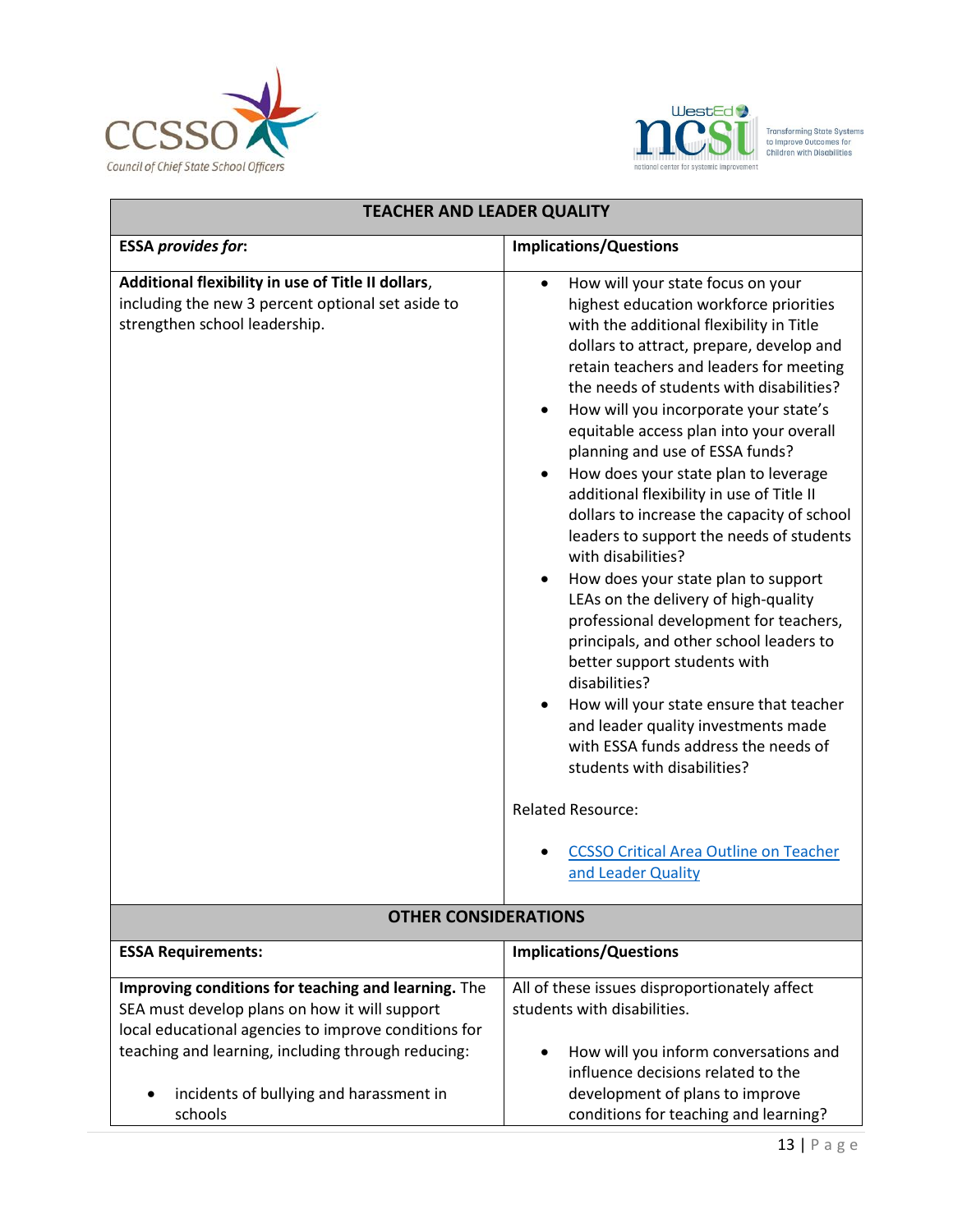



 $\overline{a}$  overuse of discipline practices (suspensions and expulsions) use of aversive behavioral interventions (such as restraints and seclusion) • How will the state identify, review, analyze, and use data to inform policy and practice aimed at reducing incidents of bullying and harassment, overuse of suspensions and expulsions, and use of restraint and seclusion, as well as review the provision of appropriate behavior supports? What efforts are currently underway in your state that could serve as a model for others (MTSS, PBIS)?